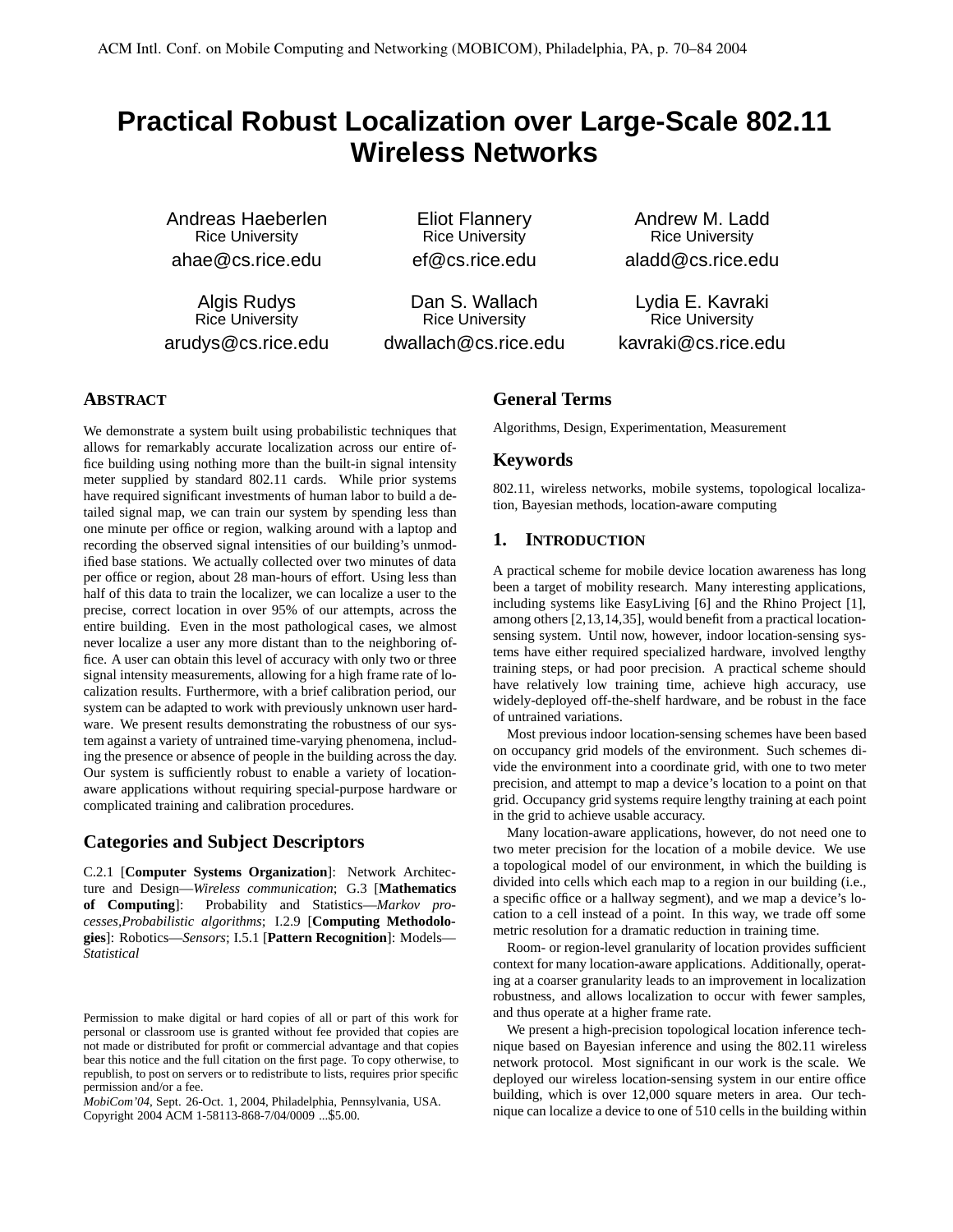seconds; it succeeded in over 95% of all attempts. When the localization is off, it is almost always off by only one cell (e.g., it thinks you are in the adjacent office). A training time of around 60 seconds per room is sufficient; thus, a small team can measure an entire office building in an evening. Our techniques are robust even against time-of-day variation, including the presence or absence or large groups of people in the same room as the platform being localized. Furthermore, our techniques allow us to calibrate and use 802.11 implementations different from the system used to initially measure the building. Our system supports both static localization and dynamic tracking at speeds of over 3 m/s.

We describe our basic localization system and report its performance in Section 2. Our analysis and experimental results on timevarying phenomena are presented in Section 3. Section 4 presents our calibration technique, which is designed to compensate for variations in hardware and time-varying phenomena. We discuss our results in Section 5 and present our conclusions in Section 6.

#### **1.1 Related work**

Location-aware computing [10,22] is primarily concerned with determining the location of a mobile computing device. Early inbuilding location-sensing systems required specialized hardware to ascertain a device's location. For example, the Active Badge system relied on specialized tags which emitted diffuse infrared pulses detected by ceiling-mounted sensors [55]. The later Active Bat system used ultrasound time-of-flight information [56]. The Cricket Compass [40, 41] used specialized ultrasound and radio frequency receivers to detect signals transmitted by fixed beacons. In Spot-On [23], specialized wireless devices use signal intensity to localize either against fixed base stations or against one another in an ad-hoc fashion. Finally, EasyLiving [28] uses cameras to determine location.

Later systems for location-aware computing used off-the-shelf wireless networking hardware, measuring radio frequency signal intensity to determine the location of a mobile computing device. RADAR [4, 5] was one of the first systems to use RF signal intensity for location-sensing. Small et al. [46] and Smailagic et al. [45] looked at how signal intensity varies over time and developed a location-sensing system based on these observations. Gwon et al. [20] discuss two deterministic schemes for aggregating and improving the output of a location-sensing system.

The most recent systems have used probabilistic techniques for sensing a device's location. Nibble [9], one of the first systems of this generation, used a neural network to estimate a device's location. In our first work on wireless location sensing [31], we developed a grid-based Bayesian location-sensing system over a small region of our office building, achieving localization and tracking to within 1.5 meters over 50% of the time. Roos et al. [43] implemented a similar system and got similar localization results. They are also the first to compare taking a Gaussian fit of signal strength to using the full histogram of signal strength, although they came to no definite conclusion on this. In a follow-up to our previous work [31], we explored variations in hardware and transmission power, and addressed the symmetry of localizing a laptop by measuring the signal intensity of packets transmitted from a mobile device as received by a base station versus packets transmitted by a base station and received by the device [48]. Clustering techniques have also been applied to the problem of location determination [58]. Krumm and Platt [29] introduced a number of techniques for simplifying the process of training a locationsensing system, including localizing based on topological regions (e.g. rooms) rather than grid coordinates. Finally, Ekahau, Inc. [16] offer a wireless location-sensing system commercially; they claim

1 meter accuracy with a short training time, although they do not detail how their system works.

A number of localization techniques have been developed for other wireless technologies. For instance, in part as a result of the FCC's E911 initiative [17], a number of systems have used RF signal intensity to determine the location of cellular phones [33, 57]. However, in the field of outdoor location-sensing, GPS [34] is still the standard.

Wireless localization techniques have also been explored for localization in sensor networks. Sensor networks are ad hoc networks of many autonomous nodes deployed to perform a variety of distributed sensing tasks [24,27,39]. Some techniques use signal properties, including signal strength [21], difference in time-of-arrival for RF versus ultrasound signals [44] and angle of arrival [37], to determine the physical location of sensor nodes. Other techniques use such factors as what nodes are in range [7] and routing information [36,38] to localize sensor nodes relative to one-another. Sequential Monte Carlo localization [25] utilizes the movement of sensor nodes to get improved accuracy of localization.

Wireless location-sensing is actually a specialized case of a well-studied problem in mobile robotics, that of robot localization — determining the position of a mobile robot given input from the robot's various sensors (possibly including GPS, sonar, vision, and ultrasound sensors). Robot localization has been described as the most fundamental problem of building autonomous robots [12]. Our system and others like it use the signal intensity readings from 802.11 cards as a sensor and implement Bayesian localization algorithms commonly used in various robotics applications [8, 15, 19, 49]. Thrun [49] provides a comprehensive survey of probabilistic localization methods used in mobile robotics.

Our system creates a topological map for localization. A topological map models the environment as a graph, with each node representing a region (such as a particular room or corridor), and each edge representing regions that are connected in space. Remolina and Kuipers [42] present a comprehensive formal theory of topological mapping. Most work on topological mapping was originally explored as a means of building a map of an environment while simultaneously localizing within that map [11,30,50,51,54].

# **2. LOCALIZATION**

In this section, we describe the basic localization framework that we use and present experimental results for its deployment in an office building. Similar to our previous work [31], our current system uses Markov localization [49]. However, rather than measuring every base station's signal intensity distribution at points spaced 1.5 meters apart, we instead collected signal intensity measurements for whole offices and hallway segments, treating the entire office or hallway segment as a single position. The average area of each such position was 24.6 square meters (265.1 square feet). Hallways and large rooms (such as lecture halls) were broken up and treated as multiple positions, each about the size of a large office. The distribution of signal intensities for each base station was then fit to a normal distribution. We experimentally evaluated this distribution-fitting approach against the histogram approach used in our previous work, and our results show that it provides a substantial increase in robustness and a decrease in the number of observations required to train the sensor model. These improvements are in addition to the improvements gained by switching to a topological map from a geometric map.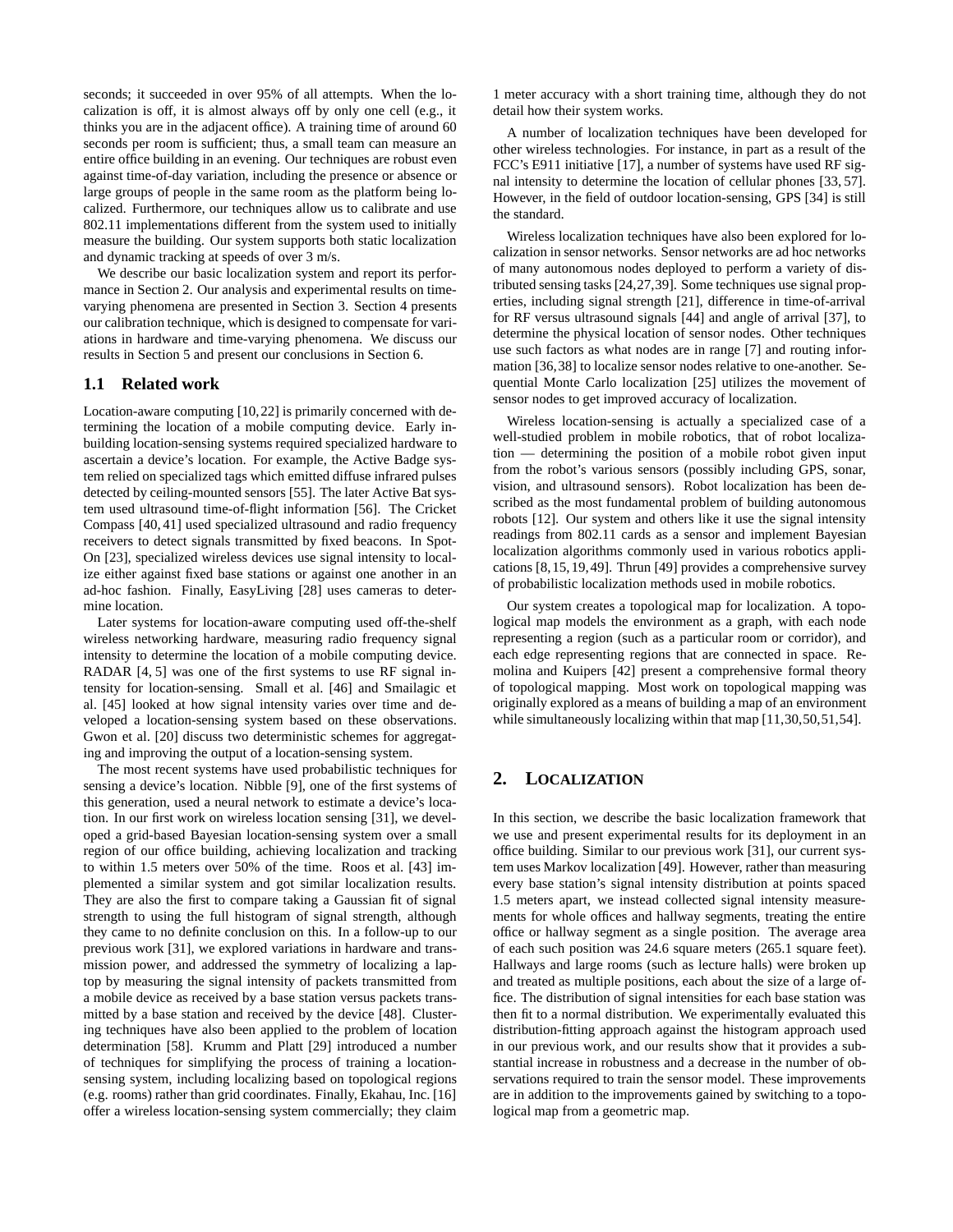#### **2.1 802.11 wireless networking**

Our localization system is based on the 802.11 wireless networking protocol, which is inexpensive and widely deployed on college campuses and in commercial offices. Likewise, most new laptop computers and PDAs have built-in support. 802.11 uses 11 channels in the 2.4 GHz industrial, scientific, and medical (ISM) band. Signal propagation in this band is complex, as many previous studies have confirmed [31, 46, 48].

As a part of its normal operation, client-side wireless hardware measures signal intensity from base stations to determine the best base station with which to associate. As a result, this mechanism is a part of the 802.11 specification, and the functionality is readily available in the hardware device driver. The 802.11 network card tunes into each channel in turn, sends a *ProbeRequest* packet and logs any corresponding *ProbeResponse* packets it receives [26]. Doing this for all 11 channels takes approximately 1.6 seconds with the combination of hardware and drivers we used, as described in Section 2.3.1. Our localization system uses the signal intensities observed from this process.

#### **2.2 Localization models**

#### **2.2.1 Bayesian localization framework**

The basic *localization problem* consists of determining an agent's *state* (or position), *s*∗, given one or more *observations*. The problem can be modeled by using a finite state space  $S = \{s_1, \ldots, s_n\}$ and a finite observation space  $O = \{o_1, \ldots, o_m\}$ . Each state  $s_i$  corresponds to the case of the agent being in cell *i*.

In a probabilistic localization framework, the agent's estimate of its state is represented as a probability distribution  $\vec{\pi}$  over *S*, where  $\vec{\pi}_i = P(s_i = s^*)$ . This method is useful since it can quantify the uncertain relationship between state and observation. In the Markov localization (ML) approach [49], the probability distribution over the observation space is determined completely by the current state. In particular, the relationship between state and observation can be represented by a matrix of conditional probabilities which encode the probability of observing  $o_j \in O$  given that the agent is in state  $s_i$ , which is written  $P(o_j|s_i)$ . This matrix of conditional probabilities is referred to as the *sensor model*. Suppose the agent has a prior estimate  $\pi$  of its state and observes  $o_i$ . An updated estimate  $\pi'$  is computed using Bayes' Rule as follows:

$$
f_{\rm{max}}
$$

where

 $\eta = \sum_{i=1}^n$  $P(o_j|s_i) \, \vec{\pi}_i.$ 

 $\vec{\pi}'_i = \frac{P(o_j|s_i) \, \vec{\pi}_i}{\eta},$ 

The quantity  $\eta$  is the normalizer for the estimate and is sometimes referred to as the *confidence*. The confidence value can be used to quantify how certain the new position estimate is. In particular, the confidence value can be used for several different algorithmic extensions to Markov localization. By examining confidence, the localizer can choose between several different strategies in the case where one strategy is failing systematically. Important examples include the sensor resetting localizer [32] and various hybrid Monte Carlo localizers [53]. The confidence is also used to calibrate the system, as described in Section 4.

#### **2.2.2 Gaussian fit sensor model**

In our implementation, we fix a set  $B = \{b_1, \ldots, b_k\}$  of base stations and a set  $V = \{0, \ldots, 255\}$  of signal intensity values. The observation set consists of  $O = B \times V$ . In this paper, we model the signal intensity as a normal distribution determined by the state and base station. Given state  $s_i$  and base station  $b_j$ , the signal intensity distribution is determined by its mean  $\mu_{i,j}$  and standard deviation  $\sigma_{i,j}$ . The probability of observing  $(b_j, v) \in O$  at state  $s_i$  is given by

where

$$
G_{i,j}(v) = \int_{v-1/2}^{v+1/2} \frac{e^{-(x-\mu_{i,j})/(2\sigma_{i,j}^2)}}{\sigma_{i,j}\sqrt{2\pi}} dx.
$$

 $P((b_j, v)|s_i) = \frac{G_{i,j}(v) + \beta}{N_{i,j}},$ 

 $G_{i,i}(v)$  is a discretization of a Gaussian probability distribution with mean  $\mu_{i,j}$  and standard deviation  $\sigma_{i,j}$ .  $P((b_j, v)|s_i)$  adds a null hypothesis and normalizes the resulting distribution.  $β$  is small constant used to represent the probability of observing an artifact and  $N_{i,j}$  is a normalizer such that

$$
\sum_{v=0}^{255} P((b_j,v)|s_i) = 1.
$$

#### **2.2.3 Histogram sensor model**

Our previous work on localization with 802.11 represented the sensor model explicitly [31]. In this explicit model, each  $P(o_i|s_i)$  is stored in a table. We call this method the *histogram* method since for each  $s_i$ , the  $P(o_j|s_i)$  are determined by the normalized signal intensity histograms recorded during the training phase.

The histogram model can accurately represent non-Gaussian signal intensity distributions which can only be grossly summarized by a best-fit Gaussian curve. However, as we will see in Section 2.4.1, this does not necessarily give increased localization accuracy; the training can capture transient minor modes, or miss minor modes entirely. Also, the Gaussian model can be described by only two parameters for each base station and cell; keeping the entire histogram requires as much as 30 times more storage.

#### **2.3 Experimental setup**

## **2.3.1 Hardware overview**

Our building has 27 Cisco Aironet 1200 Series base stations with 802.11a/b support, which were installed over a year ago; their locations were chosen so as to provide consistent coverage throughout the building. In addition to these, we used signals from six other base stations in adjacent buildings that covered at least part of our building; thus, our signal space has 33 dimensions. During both training and testing, we occasionally observed transient stations with ESSIDs like Linksys and itcomputer, which we ignored. The locations of these base stations remained fixed for all of our experiments.

On the client side, we used D-Link AirPlus DWL-650+ WLAN PCMCIA cards with the Texas Instruments ACX100 chipset. Our experiments were performed on a Dell Latitude X200 laptop running the Linux 2.4.25 kernel and an IBM Thinkpad T40p running the Linux 2.4.20 kernel. We used the open-source ACX100 driver from SourceForge [3] with a few modifications for stability. We also optimized the code that handles base station scanning to reduce the time required for each individual scan.

Base station scans were performed on-demand using a standard function in the Linux Wireless API; the network card does not need to be in a special mode to initiate such a scan. As discussed in Section 2.1, base station scanning is a standard capability of 802.11 wireless network cards. However, while the wireless network card is performing a scan, it cannot be used for data traffic.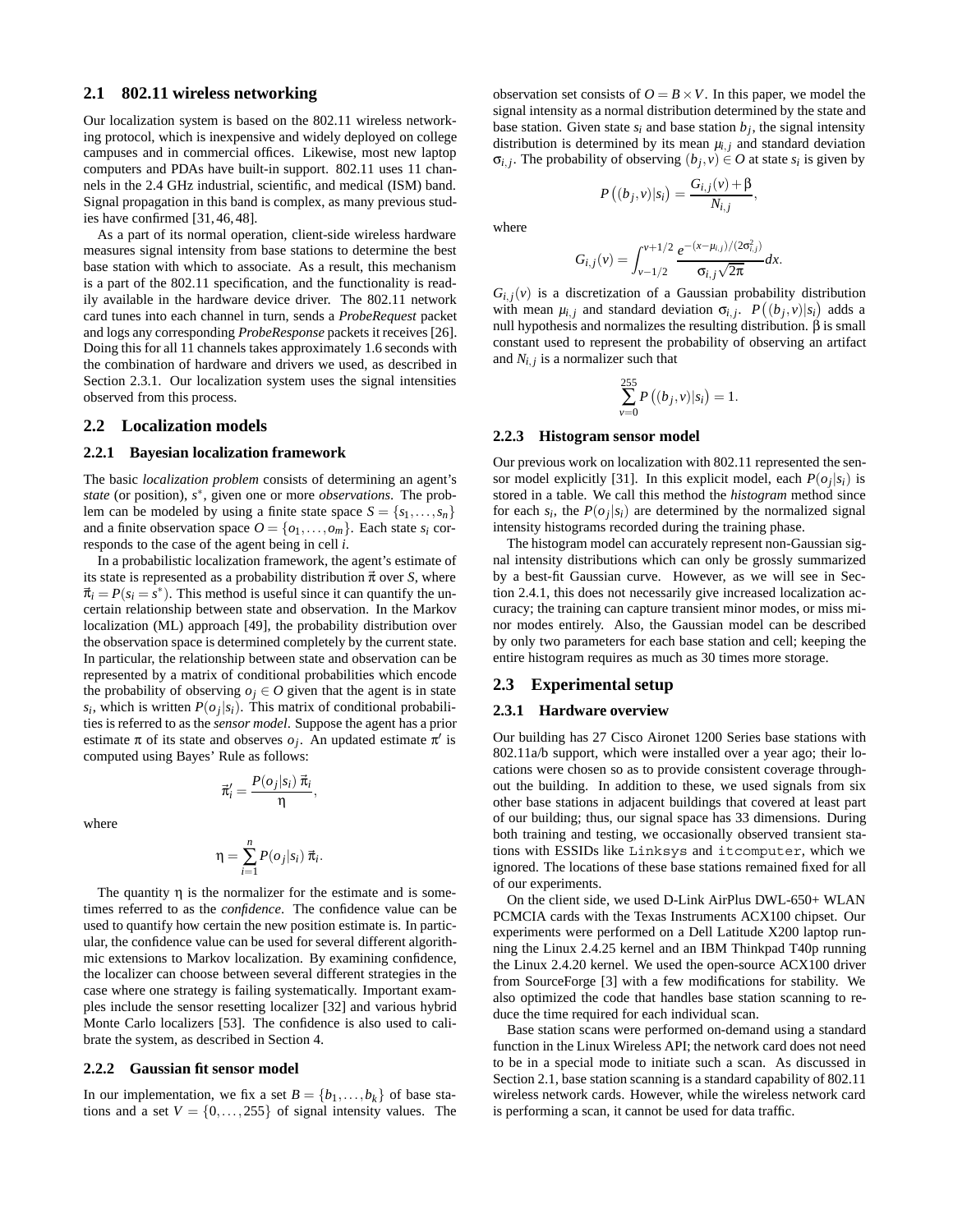

**(a)**



**(b)**



**Figure 1: Sensor map within Duncan Hall for a base station located on the second floor. Base stations are represented as black diamonds with white antennas; the base station from which this sensor map was generated is circled. (a) is the first floor; (b) is the second floor; (c) is the third floor. Each shaded square represents a single training and testing cell. Darker squares indicate stronger readings.**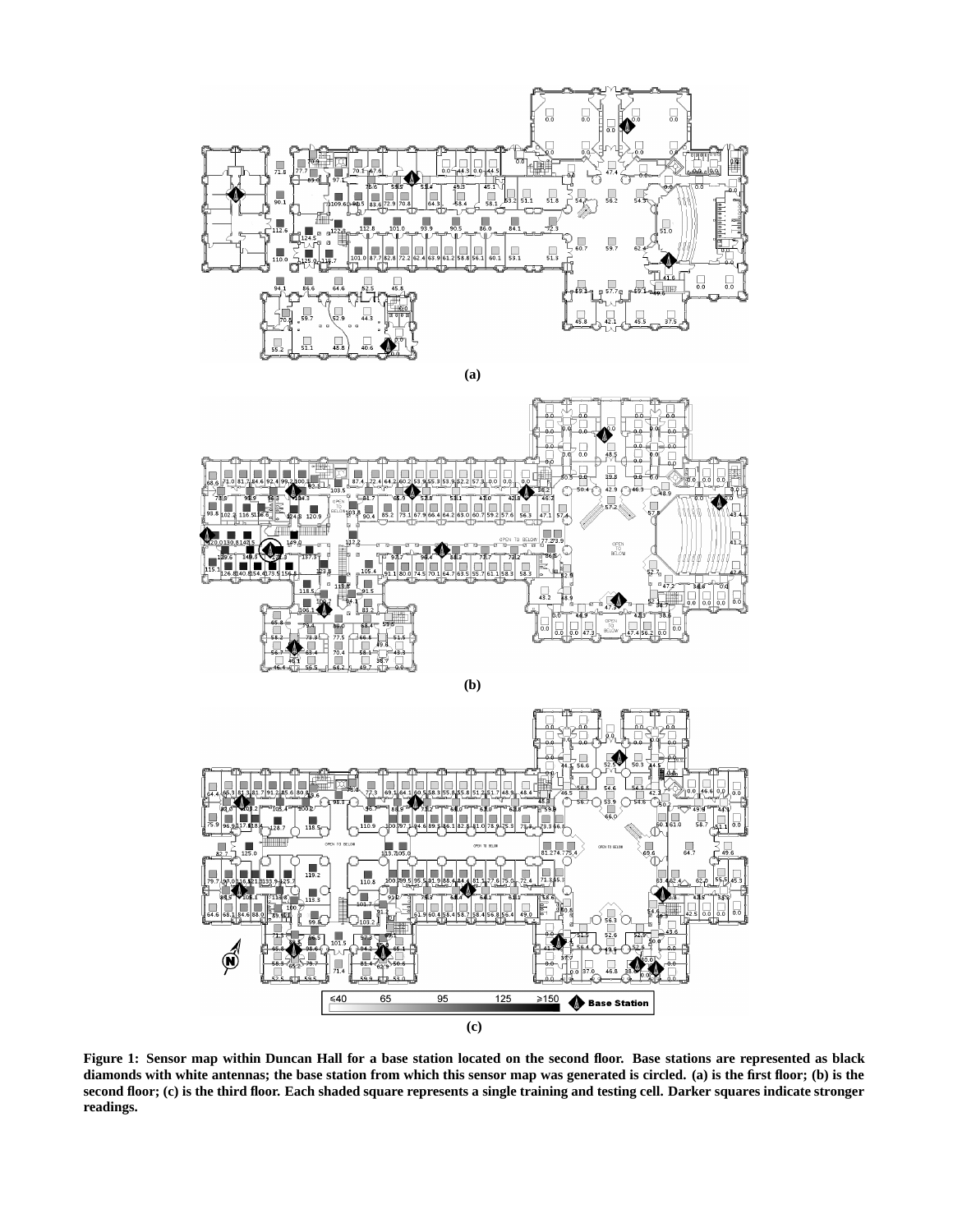



**(b)**



**Figure 2: Map showing robustness of the Gaussian localization algorithm in Duncan Hall. (a) is the first floor; (b) is the second floor; (c) is the third floor. Each shaded square represents a single training and testing cell. The darkness of the square indicates the percent of trials for which the localizer indicated the correct location at that position.**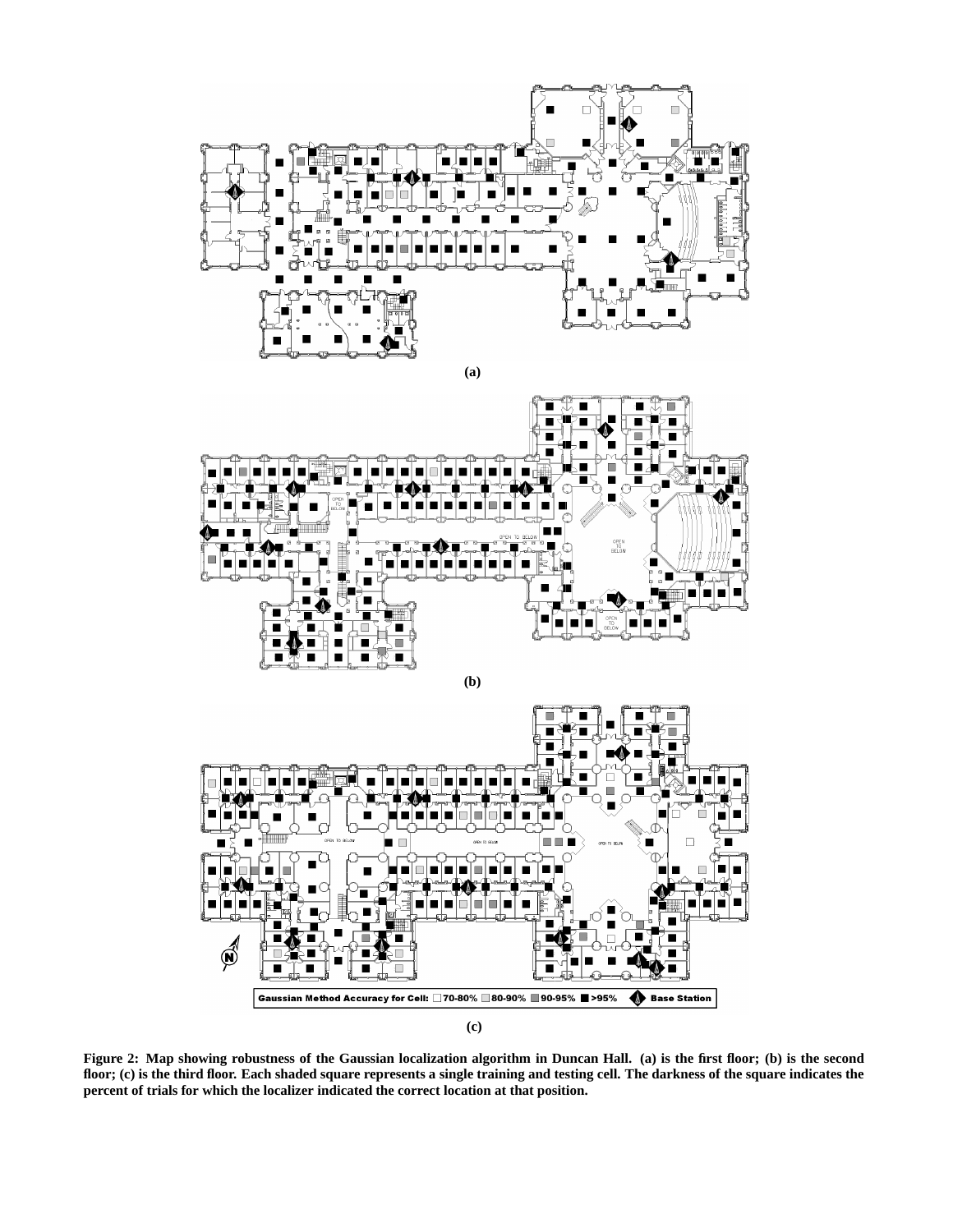## **2.3.2 Our building**

We deployed our location-sensing system in Duncan Hall on the Rice University campus, a building which consists of three stories plus attic and basement utility spaces. Duncan Hall has over 200 offices, as well as several conference rooms, five classrooms, and an auditorium. The total area of the building is 12,558.4 square meters (135,178 square feet). Maps of the three floors of Duncan Hall are shown in Figures 1 and 2.

The most notable feature of our building is its complex geometry. The building has a large clerestory ceiling; the main hall on the east side of the building, the wide hallway connected to it, and staircases beginning at the hall and hallway are all open above. The hallways surrounding the atrium and the hallways passing over the wide hallway on the second and third floors all contain balconies overlooking the first floor, and many of these are open to the clerestory ceiling above. In addition, all of the interior offices on the third floor are open above, and all but eleven of the interior offices have windows into the interior of the building.

## **2.3.3 Topology**

We divided the building into 510 different cells on the topological map. This was done manually by placing cells on a floor plan of the building and took approximately one hour; for larger buildings, however, this process can be easily automated. Typically there is one cell per office. For large labs and lecture halls, however, the standard deviation of reported signal intensities would have been too high for localization to be usable. As a result, we assigned different cells to different regions of these rooms; these different cells were trained separately, but could be treated as a single cell for the purpose of localization. We also assigned cells to hallway segments. Figures 1 and 2 show how these training points are distributed throughout the building.

Cell sizes varied over the building. The typical office size (and therefore, cell size) is approximately 2.7 by 4.9 meters (9 by 16 feet). The largest room trained as a single cell is approximately 6 by 6 meters (19.7 by 19.7 feet). Most hallways are 1.6 meters (5.3 feet) wide, and are partitioned into cells of segments approximately 5.7 meters (18.7 feet) long. We also trained cells for outdoor locations, including third-floor balconies and a first-floor arcade.

To track agents as they move, we built a transition graph over the set of cells. This graph contains 1,159 edges (including selftransition edges), and the average out-degree is 3.55. It represents navigable paths in our building, encoding the fact that one cannot pass through walls except via doors, and one cannot switch floors except via a staircase.

#### **2.3.4 Training**

We obtained a master key for the entire building and collected at least 100 base station scans in each of the 510 cells. The person doing the training spent approximately 2.7 minutes in each cell. This person walked around slowly in order to cover the entire cell. The main goal in collecting the training data was to get a signal sample for each part of the cell; we did not concern ourselves with the relative position of the operator performing the training. Data collection took 28 man-hours overall; however, we collected many more scans than we needed to ensure that we would have independent data to experiment with. Had we only collected one minute of training data per office, the minimum we recommend for production use, training could have been accomplished in less than half the time. Keep in mind that data collection can be done concurrently; we collected our data using two operators, doubling our throughput.



**Figure 3: Bulk accuracy of localization methods after different numbers of observations.**

We collected a total of 51,249 scans. On average, each scan contains a signal intensity reading from 14.86 of the 33 base stations. We observed intensity values ranging from 1 to 217; thus, we estimate about 7.5 bits of usable information. When examining the intensity histograms, we found three fundamental types. Most of them were very close to Gaussian, so the Gaussian fit worked very well. Some were sparse, indicating that the base stations were almost out of range; in these cases, the Gaussian fits had fairly large standard deviations. A few were bimodal; the estimated mean was in the middle, with a large standard deviation. Initially, we experimented with a bimodal weighted Gaussian fit, but our results for the single-mode estimator show that the improvements in accuracy would be marginal.

The sensor map of the entire building for a second-floor base station is shown in Figure 1; the base station in question is circled. As expected, signal intensity degrades fairly consistently as distance increases from the base station. There are several interesting phenomena of note. First of all, we can still reliably get a signal from the base station while outside or in a disconnected part of the building (that is, through two exterior walls and windows). Second, the base station can be detected from across the building even on different floors. Finally, at long distances, some offices will see the base station while neighboring offices see nothing. This could be caused by multipath effects or by other variations in building geometry that result in favorable signal propagation.

# **2.4 Experimental results**

## **2.4.1 Localization accuracy**

The goal of this experiment was to determine the basic localization performance of our system using Gaussian-fit curves and to compare it with a system using the same training data but retaining the full histogram of signal intensity observations. We chose five scans at random for each of the 510 cells and removed them from the training set. The remaining scans were used to train our localizer. Then, for each cell, we used the scans we had removed from the training set as input to the localizer and attempted to locate ourselves. We performed this experiment 100 times, removing different scans each time.

Figure 2 shows the test cells on the map of our building and the percentage of experimental trials in which the Gaussian method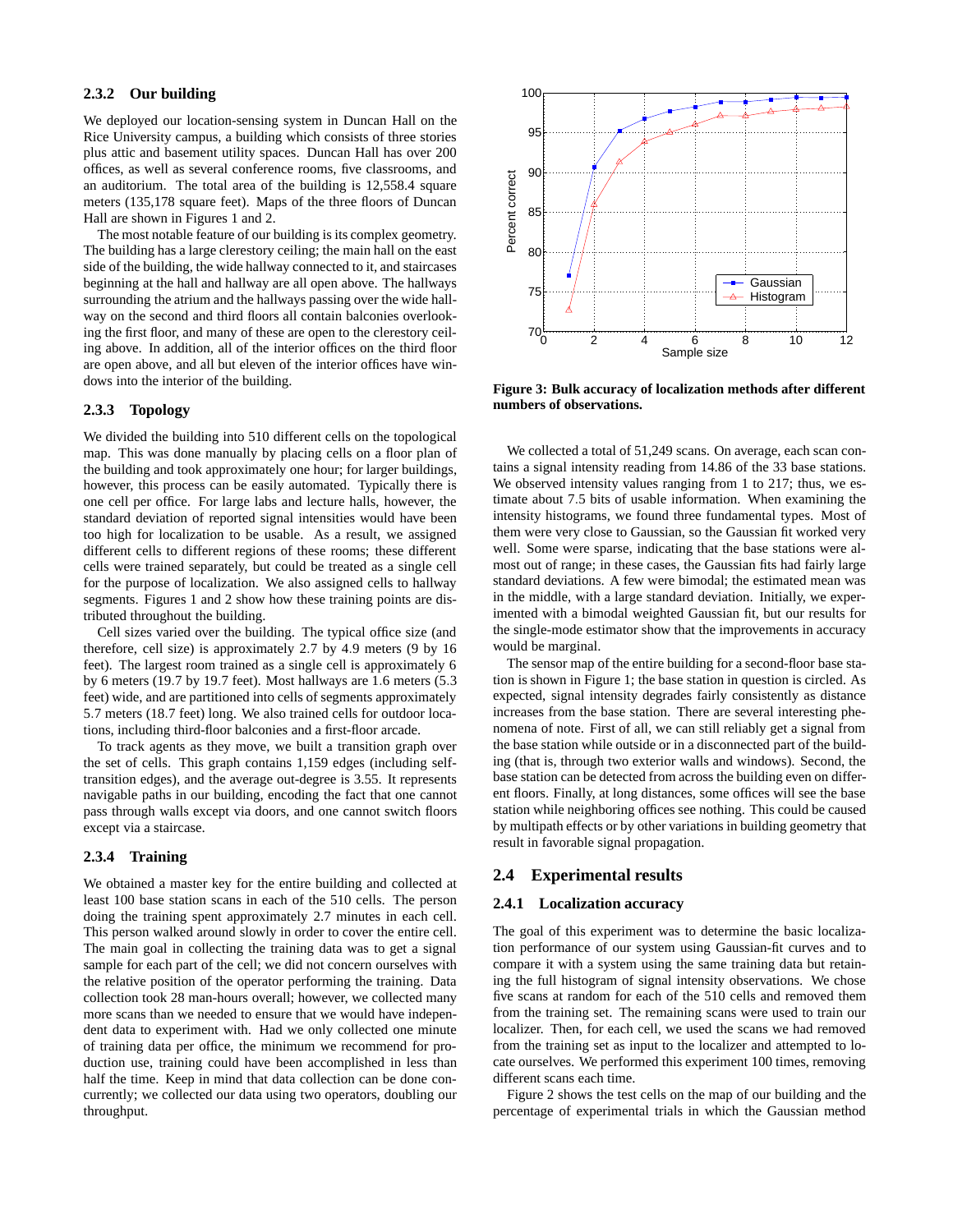

**Figure 4: Training set size versus accuracy for the Gaussian and histogram methods.**

returned the correct cell after five scans. In all cases, the Gaussian method determined the correct cell in at least 70% of trials; at all but a few locations, the localizer returned the correct cell in more than 90% of experimental trials. While the histogram method was likewise correct in at least 90% of trials at most locations, there were several cells where the histogram method was correct in fewer than 50% of trials. Over all experimental trials, the Gaussian method was correct in over 97% of trials. The histogram method was correct in over 95% of trials. While the histogram method's overall accuracy was comparable to the Gaussian method's accuracy, the Gaussian method has better behavior in pathological cases, typically returning a cell that is off-by-one from the correct location. This result is discussed in more detail in Section 3.1 and illustrated in Figure 8.

We wanted to explore the behavior of our system as we varied the number of observations from which the system infers location. The fewer observations required to infer a device's location, the faster this inference can be generated; each additional observation adds an approximately 1.6 second delay in generating each location estimate. We ran the same experiment as above, but chose from one to fifteen random scans for each cell to use for testing the localization. We performed this experiment 100 times for each cell. The results for one through twelve scans are shown in Figure 3; after twelve scans, the graphs show almost no further variance.

The results show that using one scan, both methods successfully infer the location in over 70% of cases. 90% accuracy is achieved with at least two scans for the Gaussian method, and with at least three scans for the histogram method. It takes approximately 1.6 seconds to perform a scan, so at that accuracy, we can localize the agent once every 3.2 seconds using the Gaussian method, and once every 4.8 seconds using the histogram method. Note that different hardware and driver combinations might be able to perform a scan faster, leading to shorter latencies between usable localization results.

## **2.4.2 Training set size**

To evaluate the behavior of our localization system with smaller training sets, we chose training set sizes ranging from six to 90 samples per cell. When it takes 1.6 seconds to collect each sample, any reduction in the necessary training set size per cell will add up to a significant reduction in data collection labor over a large



**Figure 5: Training set size versus percent of cells where** 95% **of trials returned the correct location.**

building. As before, we chose five scans at random from our data to be our experimental scans. We then pruned the training set to the appropriate size by removing training points at random and finally attempted to localize to each cell. We performed this test 100 times. The percentage of correct location estimates over all experimental trials for the Gaussian method versus the histogram method is shown in Figure 4.

The graph shows that both methods have good overall accuracy even at low training set sizes. However, the histogram method tends to require close to twice as large of a training set as the Gaussian method to attain a similar accuracy. The Gaussian method attains a 90% accuracy using only 16 training points; the histogram method requires 30 training points to attain this accuracy. Similarly, the histogram method requires 84 training points to attain a 95% accuracy; the Gaussian method requires only 30 training points, corresponding to only 48 seconds in each office.

Accuracy also varies by location. Figure 5 graphs the percentage of cells where at least 95% of experimental trials generated a location estimate corresponding to the actual location. This graph shows that the Gaussian method requires 24 elements in its training set to attain a 95% accuracy over 60% of the cells, 32 elements in its training set to attain a 95% accuracy over 70% of the cells, and 46 elements for a 95% accuracy of 80% of the cells. By contrast, the histogram method needs 52 elements to attain this accuracy over 60% of cells, and 74 elements in its training set to attain this accuracy over 70% of cells. We did not train with enough points for histogram to get 95% accuracy at 80% of cells. For other cutoff percentages (that is, other than 95%), we again observed that approximately half the number of training points are required to attain comparable levels of accuracy for the Gaussian method versus the histogram method.

Finally, we compared how many training points are required at individual cells before the localizer generates a correct location estimate in at least 95% of experimental trials. Table 1 shows the number of cells for which an accuracy of 95% can be achieved with the histogram method and the Gaussian method as the number of training points increases; the caption provides detailed information on how to interpret the numbers in the table. At only two cells does the Gaussian method require more training data than the histogram method to attain a 95% accuracy. At over  $\frac{3}{4}$  of the points, the Gaussian method requires less than 30 training points. By contrast,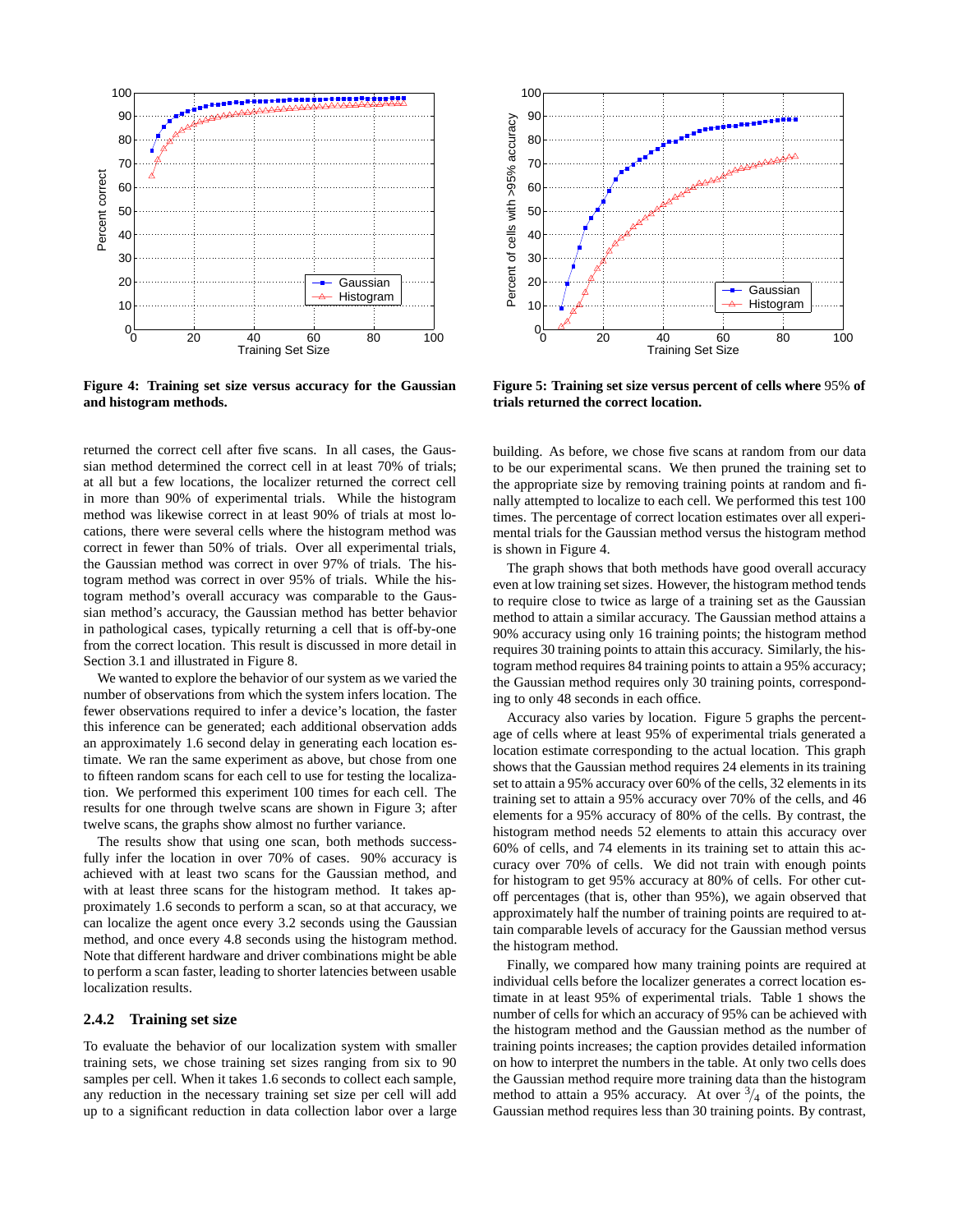| Method                | Histogram | Histogram | Histogram |
|-----------------------|-----------|-----------|-----------|
| # of Training Points  | $<$ 30    | $30 - 60$ | > 60      |
| Gaussian<br>$<$ 30    | 234       | 105       | 46        |
| Gaussian<br>$30 - 60$ |           | 17        | 68        |
| Gaussian<br>60        |           |           | 67        |

**Table 1: Table showing number of cells at which the histogram and Gaussian methods first correctly localize to the cell in 95% of experimental trials as the training set size increases. The rows and columns are labeled with the number of scan records in the training set for each method we used. For instance, the** *46* **in the top right corner indicates that for 46 cells, the Gaussian method requires fewer than 30 training points to achieve 95% accuracy, and the histogram method requires over 60 training points to achieve this accuracy.**

for most of the points, the histogram method requires at least 30 training points for 95% accuracy, and for over  $\frac{1}{3}$  of the points, it requires over 60 training points. For most points, therefore, a 60 second training phase at each point (corresponding to a 37-element training set) is sufficient to localize most points to very good accuracy using the Gaussian method.

## **2.4.3 Base station density**

Localization accuracy is also influenced by the number *N* of base stations in the building. If *N* is reduced, less information is available to the localizer, and thus the accuracy decreases. To quantify this effect, we performed another experiment in which we varied *N* by randomly removing some of the 33 base stations from our data set. In doing so, we ensured that at least one base station was still visible from each cell, and that at least 50 nonzero scans per cell remained. From the resulting data set, we took five random scans per cell and ran them through a localizer that was trained with the remaining scans.

The experiment was performed with both the Gaussian method and the Histogram method. For each value of *N*, we chose 20 random subsets of base stations and performed five trials for each subset. We report the overall fraction of trials in which the localizer was able to determine the correct cell, as well as the 20th and 80th percentiles.

Figure 6 shows our results. Even with only 17 instead of 33 base stations, the Gaussian method can determine the correct cell in over 90% of the trials. For lower values of *N*, the accuracy declines rapidly, while the fluctuations are significantly higher. This is because at lower densities, the exact placement of the base stations starts to matter; also, the number of scans available to the localizer decreases because some of them contain only values for base stations that have been removed. If this were compensated by using an even larger data set, the results for lower densities would improve. However, in real-world wireless network deployments, it is reasonable to expect some redundancy of base station coverage to improve the quality and robustness of service.

#### **3. TIME-VARYING PHENOMENA**

The localizer we have presented in the previous section assumes a static environment and a stationary agent. Neither assumption is realistic. The observed signal intensity distributions will often differ from the distributions estimated in the training phase due



**Figure 6: Impact of base station density on localization accuracy.**



**Figure 7: Signal intensity variation over a 24-hour period for three base stations measured from a laptop in a fixed location.**

to a myriad of time-correlated phenomena. These phenomena include environmental properties such as attenuation due to people in the building or building residents opening and closing their office doors. Likewise, transient interference can be caused by other electronic devices including microwave ovens, Bluetooth devices, and cordless phones. Furthermore, a 2.4 GHz frequency corresponds to a 12.5cm wavelength, implying that multipath fading effects may be experienced even with small changes in the operator's location. These dynamic environmental influences can cause the observed signal intensity to vary over both small and large timescales. The movement of the operator in the environment further complicates the task of maintaining an accurate position estimate.

#### **3.1 Signal variations due to office traffic**

Over the course of the day and throughout the night, many changes occur in the environment which affect the observed signal intensity. Each of these changes tend to be local and transient but since the nature and frequency of these events varies with the time of day, we expect that, on average, the signal intensity distribution changes globally on a larger timescale. In order to estimate the size of this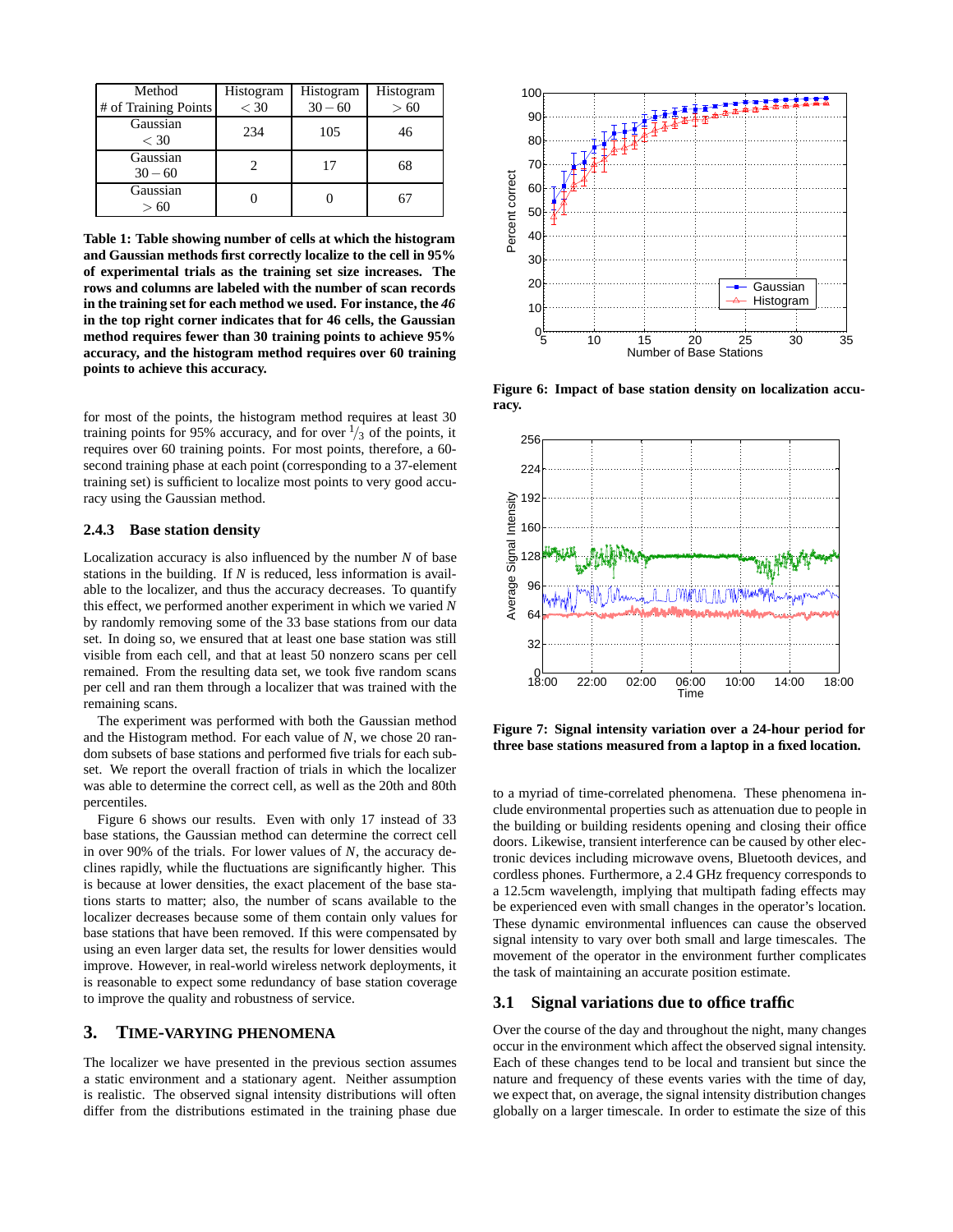

**Figure 8: Basic daytime performance for 27 cells. The results marked "calibrated" were obtained using the calibration technique from Section 4.2.**

effect, we collected scans at a fixed location (an office) over a 24 hour period. The resulting 52,900 scans were divided into groups of 100, and the signal intensities were averaged over each group. Figure 7 shows the result for three different base stations. There are noticeable variations during the day. At nighttime, some of them become less pronounced or more regular, while others disappear almost entirely.

Time-varying effects have severe implications on the accuracy of localization. To quantify these, we performed localization experiments in 27 different cells at around 11:00 AM, when there is relatively heavy traffic in the building, including students either in class or going to or from class. We collected approximately 30 scans in each cell and then ran each possible subset of five consecutive scans through the localizer; the probability vector was initialized with a uniform distribution each time. The results are presented in Figure 8. We observed mediocre results; using the Gaussian method, less than 70% of location estimates were correct, with the bulk of observed errors within 5.5 meters of the correct location. These results and techniques to improve them are discussed further in Section 4.

# **3.2 Tracking**

Another time varying phenomenon we examined is the movement of the agent. Markov localization works well as a single-shot localization algorithm or for a stationary agent; however, for a moving agent, the prior position estimate will hamper correct localization. A simplistic solution can be obtained by resetting the distribution  $\vec{\pi}$ to a uniform distribution over all states between each burst of observations. A more elegant and effective solution is to update the state estimate between each set of observations using a Markov chain that encodes assumptions about how the agent can move from state to state.

Suppose at time *t*, the state estimate is  $\vec{\pi}^t$ . Between time *t* and  $t+1$ , the agent moves in some unknown way. At time  $t+1$ , the observations  $o_1, \ldots, o_k$  are received. The state estimate at time  $t+1$ is computed as follows:

$$
\vec{\pi}_i^{t+1} = \frac{\prod_{j=1}^k P(o_j|s_i) \, \vec{\pi}_i^{t^+}}{\eta},
$$



**Figure 9: The floor plan for part of Duncan Hall and the corresponding Markov chain.**

where

$$
\vec{\pi}^{t^+} = A \, \vec{\pi}^t.
$$

As before,  $\eta$  is a normalizer that ensures  $\vec{\pi}^{t+1}$  is a probability vector. The probability matrix *A* encodes the Markov chain, which can be thought of as a finite state machine (Figure 9). States represent cells, and an edge from state  $s_i$  to state  $s_j$  indicates that cell *j* can be reached directly from cell *i*. Also, each edge is assigned a transition probability  $A_{i,j}$ . In our implementation, we gave a fixed probability to the self-edge at each state and distributed the remaining probability evenly across its outgoing edges.

# **3.3 Tracking experiments**

We wanted to evaluate the effectiveness of Markov chains when tracking a moving agent. First, we randomly chose four way-points in our building. Then we simulated a person following the shortest path between these way-points; the simulated agent remained at each way-point between 10 and 15 seconds, and moved with a constant speed between 0 and 4.5 meters per second (between 0 and 10.1 miles per hour) from one way-point to the next. Every 1.6 seconds, we chose a random scan from the closest cell to the agent's simulated location.

This timing simulates the agent performing back-to-back base station scans. The agent would not be able to communicate over the network while tracking. As a compromise, the agent could interleave scans and communication, e.g. by using the interface for data traffic for 1.6 seconds in between each 1.6-second scan. In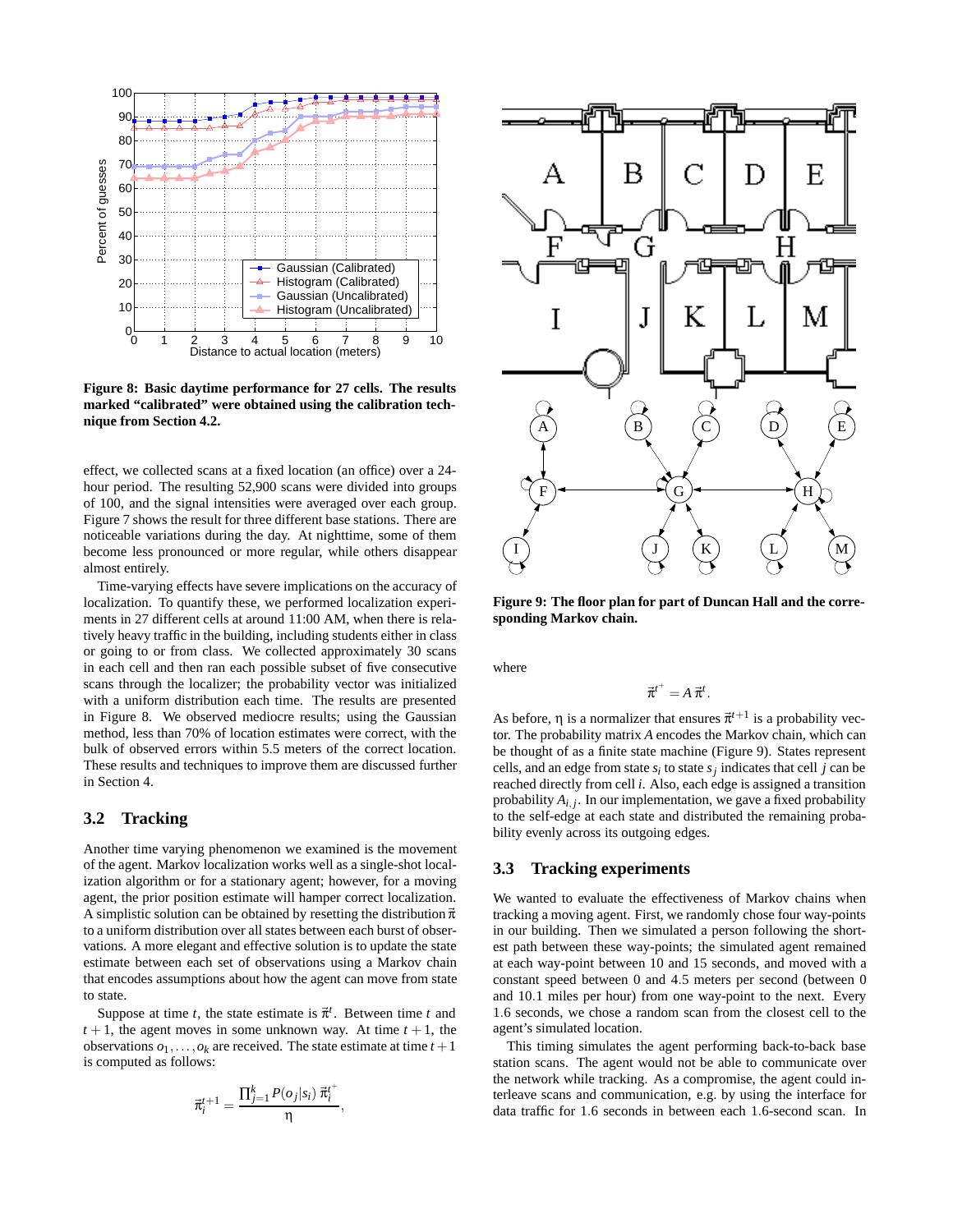

**Figure 10: Accuracy of dynamic tracking as a simulated person walks around our test area.** *Correct* **is the overall percent of correct location estimates.** *Lag* **is the overall percent of location estimates that match either the current or the previous cell.** *With Adjacent* **is the overall percent of location estimates within one location cell in our topological model.**

this experiment, a person using such a system would appear to be moving at twice her actual speed.

These scans were then run, in order, through the localizer. We also passed the location estimate through a hidden Markov model of the agent's movement through the environment. The initial probabilities for the hidden Markov model were set to 1.0 for the correct cell and to 0.0 for all other cells. We performed this experiment 250 times for each speed. The results are shown in Figure 10.

The *Correct* result is the overall percent of correct location estimates. This value decreases slowly until a velocity of 4 meters per second (8.9 mph), and even at this speed, the localizer has an accuracy of 71%. The *Lag* result is the overall percent of location estimates that match either the current or the previous cell. By this metric, our method experienced a similar drop-off of accuracy at 4 m/s. The localizer had an accuracy of over 79% at this speed. Finally, the *With Adjacent* result is the overall percent of location estimates within one location cell in our topological model; by this metric, the localizer had an accuracy of 86% at 4 m/s.

This demonstrates that our localization method, when coupled with a hidden Markov model of motion, can accurately track even a fast-moving target. As expected, the overall accuracy is lower than for static localization. Even at a slow walking pace, only four scans might be registered before the agent enters a new cell, so it is unsurprising that localization accuracy is lower for moving than for stationary agents. The hidden Markov model helps the system by, in effect, anticipating this movement and rejecting unlikely measurements when they would otherwise predict impossible transitions. Also note that different hardware and driver combinations might be able to complete a scan faster than the 1.6 seconds we experienced; this would greatly improve our results.

Another interesting phenomenon we were concerned about was that the tracker might get "stuck" in an office adjacent to the agent's current location. Because there were no direct edges connecting adjoining offices, the tracker might not make the transition. Although we considered adding "phantom" edges to the transition matrix *A* to account for this behavior, the tracker would, in practice, follow

first the edge from the adjacent office to the hallway, and from there to the correct office, thus correcting for such errors automatically.

## **3.4 Miscellaneous effects**

To illustrate the impact of time-varying phenomena on tracking performance, we report some insights from our practical experience with the system. One of the authors was using the tracker over a normal office day, during which he attended a lecture and a presentation, worked at his desk, and walked from office to office. The overall performance was very satisfactory; the estimated location occasionally jumped to an adjacent cell, but generally matched the true location well.

The presentation, which was held in a conference room full of students, turned out to be a worst-case scenario. The signal was not only heavily attenuated, but also changed over time, for example when a fellow student leaned over and thus moved closer to the antenna. This caused the estimated location to jump between the three different cells in the conference room, and occasionally to the cell right outside the door. Similar effects were observed when the author met other students in the hallways and was asked to explain the experiment. As soon as the other person moved close to the antenna in order to watch the location estimate, the estimate jumped to an adjacent office.

# **4. CALIBRATION**

The sensor maps built by our method can only be guaranteed to work for localization if they are used in the same environment as during the training period. However, as shown in the previous section, the environment can change significantly over the course of the day. Moreover, the signal intensity values reported by the hardware depend on various factors, including the chipset and the antenna, and can vary considerably between different 802.11 implementations. Therefore, a method is needed to adapt the sensor map to the environment in which it is to be used.

Fortunately, we observed that the effect of environmental changes, including both time-varying effects and different hardware, can be closely approximated by a linear relationship. Thus, the sensor map can be adapted to a new environment simply by learning two parameters. This process, which we refer to as *calibration*, should require little or no user intervention; ideally, it would be performed in the background, thus enabling the localizer to work "out of the box."

In this section, we first describe the model we use for calibration and give several examples of different configurations and the corresponding parameters. Then we present three different calibration methods, spanning the range from completely manual to completely autonomous.

## **4.1 Model**

The calibration problem can be formulated as follows: Given a sensor map and an 802.11 device in a certain environment, find a *calibration function c* that maps an observed signal intensity value *i* to the value  $c(i)$  that would have been reported by the device that was used to generate the sensor map. If  $c$  is known,  $c(i)$  can be given as an input to the localizer, and the original sensor map can be used unmodified.

As Tao et al. [48] first observed, there is a linear relation between transmission power level and received signal strength as reported by 802.11 hardware. In our experiments, we discovered that the effects of hardware variation and some time-varying phenomena appear to be linear as well. That is, the calibration function can be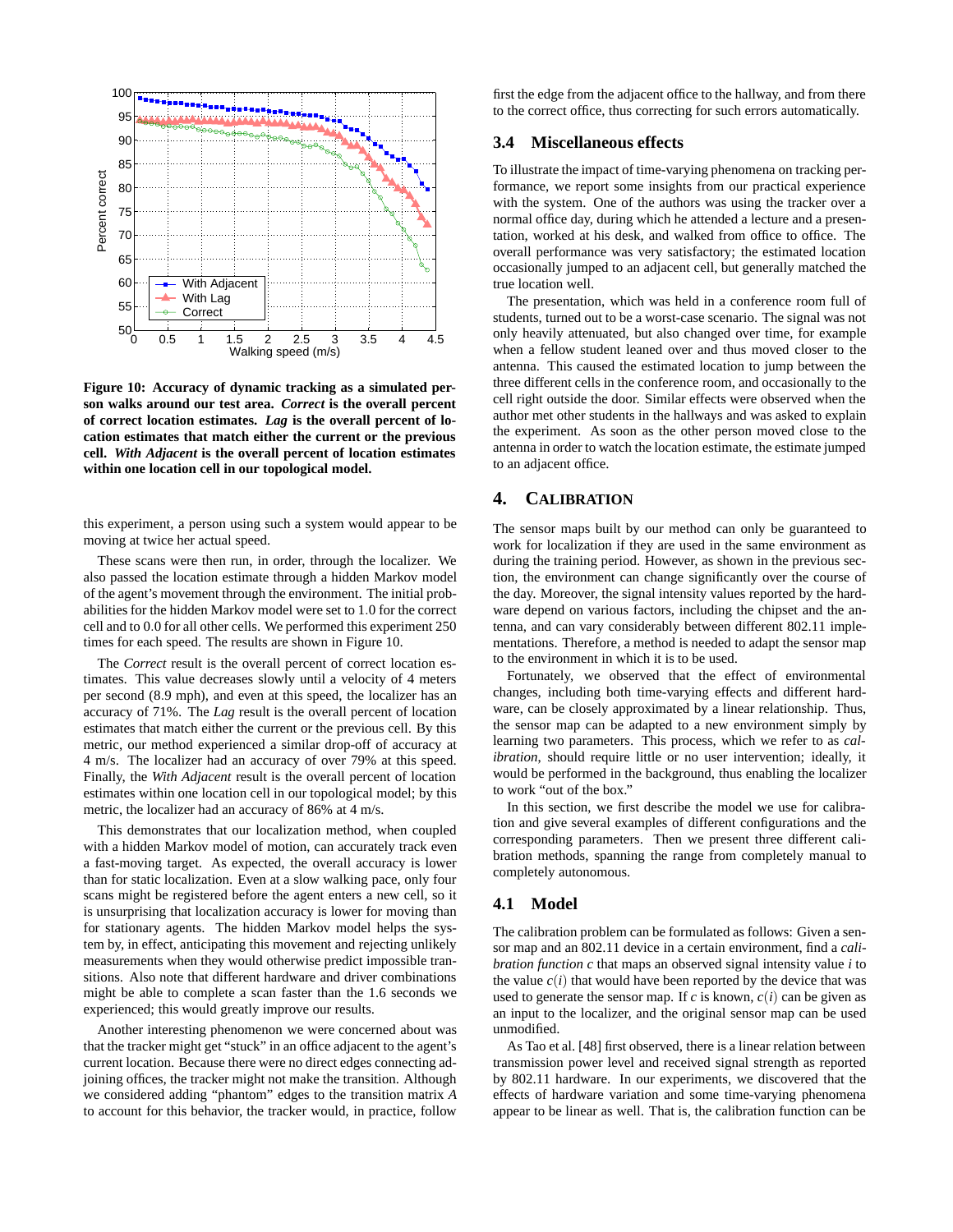| Chipset | Relation                      |  |
|---------|-------------------------------|--|
| ACX100  | $c(i) = i$                    |  |
| Prism   | $c(i) = 0.85 \cdot i - 43.5$  |  |
| Atheros | $c(i) = 2.77 \cdot i - 409.5$ |  |

**Table 2: Linear relationships between several different 802.11 cards and the ACX100 card we used in training.** *i* **is the value reported by the hardware, and**  $c(i)$  is the equivalent value that **would be reported by the ACX100, and that can be input into the localization system to accurately determine the device's location.**

closely approximated by the linear relationship

$$
c(i) = c_1 \cdot i - c_2.
$$

Thus, it is sufficient to learn the parameters  $c_1$  and  $c_2$  in order to adapt a given sensor map to a new environment. This can be accomplished in various ways; for example, one can collect some measurements at well-known locations and compute the least-squares fit between the observed values and the corresponding values from the sensor map.

Using this method, we found the parameters for a number of different cards. These are listed in Table 2. The ACX100 is the card we used for training, so its calibration function is the identity function. *Prism* is a Linksys WPC11 PCMCIA card based on the Intersil Prism2 chipset. *Atheros* is a Mini PCI card with an Atheros chipset and using the IBM Thinkpad T40p's built-in antenna.

Figure 11 shows the effects of calibration for the Atheros chipset. This 'unadjusted' graph was generated using pairs  $(i_R, i_M)$  of intensity values, where  $i_R$  is the reference value from the sensor map for a certain cell and base station, and  $i_M$  is the corresponding value measured with the Atheros card. The 'adjusted' graph shows  $(i_R, c(i_M))$ , clearly indicating that after calibration, the two values are almost identical.

Note that the signal intensities reported by the Atheros chipset were 8-bit values as in the ACX100 case, but we observed only values between 163 and 224, so there are only 5.9 bits of usable information.

That is not to say that the difference in signal strength reporting between any two cards is always a linear relation. In particular, different cards may use different techniques to actually measure the signal strength. As Steger et al. [47] demonstrated, different cards behave differently in the face of varying signal conditions. In addition, as indicated by our results, the mapping from the actual signal strength to the number returned by the hardware is arbitrary, will vary from one chipset to another, and need not be linear. However, in all the cards we tested, the signal strength readings were linear relations of one another.

## **4.2 Manual calibration**

As mentioned earlier, the parameters of the calibration function can be found by computing a linear fit for a set of measured signal intensities and the corresponding values from the sensor map, e.g. by applying the least-squares method. First, we must collect enough value pairs to perform this calculation. In our prototype implementation, this is done by moving the device to several different cells. In each cell, the user presses the 'calibrate' button, prompting the device to collect a few scans, and then indicates the current cell on a floor plan of the building. Since in Duncan Hall, each cell contributes value pairs for 14.86 base stations on average, a small number of cells (three to five) was usually sufficient.



**Figure 11: Effect of calibration on the signal strength values reported by the Atheros chipset. The intensity values shown are averages over at least five samples.**



**Figure 12: Average signal intensity values, before and after recalibration for time-varying effects.**

Figure 12 shows an example result from such a calibration. In this case, the 802.11 hardware was the same as during the training period, but the measurements were taken at daytime during heavy office traffic. Clearly, both the constant offset and the linear factor changed. Yet, after calibration, the signal intensity values correspond almost exactly to the ones from the training phase.

In order to quantify the effect of calibration for time-varying effects, we ran the localization with and without performing calibration. The result is shown in Figure 8. Without calibration, the results are mediocre: less than 70% of location estimates are correct, and 90% of estimates are within 5.5 meters for the Gaussian method. After calibration, results are greatly improved: 88% of location estimates are correct, and 90% are within 3 meters. This experiment suggests an important conclusion: that a single linearfit captures most of the deviation induced by slow timescale phenomena. In other words, the signal intensity shifts due to slow time-varying effects seem to be homogeneous on average across various locations. Qualitatively, we have observed that running localization without tracking, during the day, is a bit noisy, lags a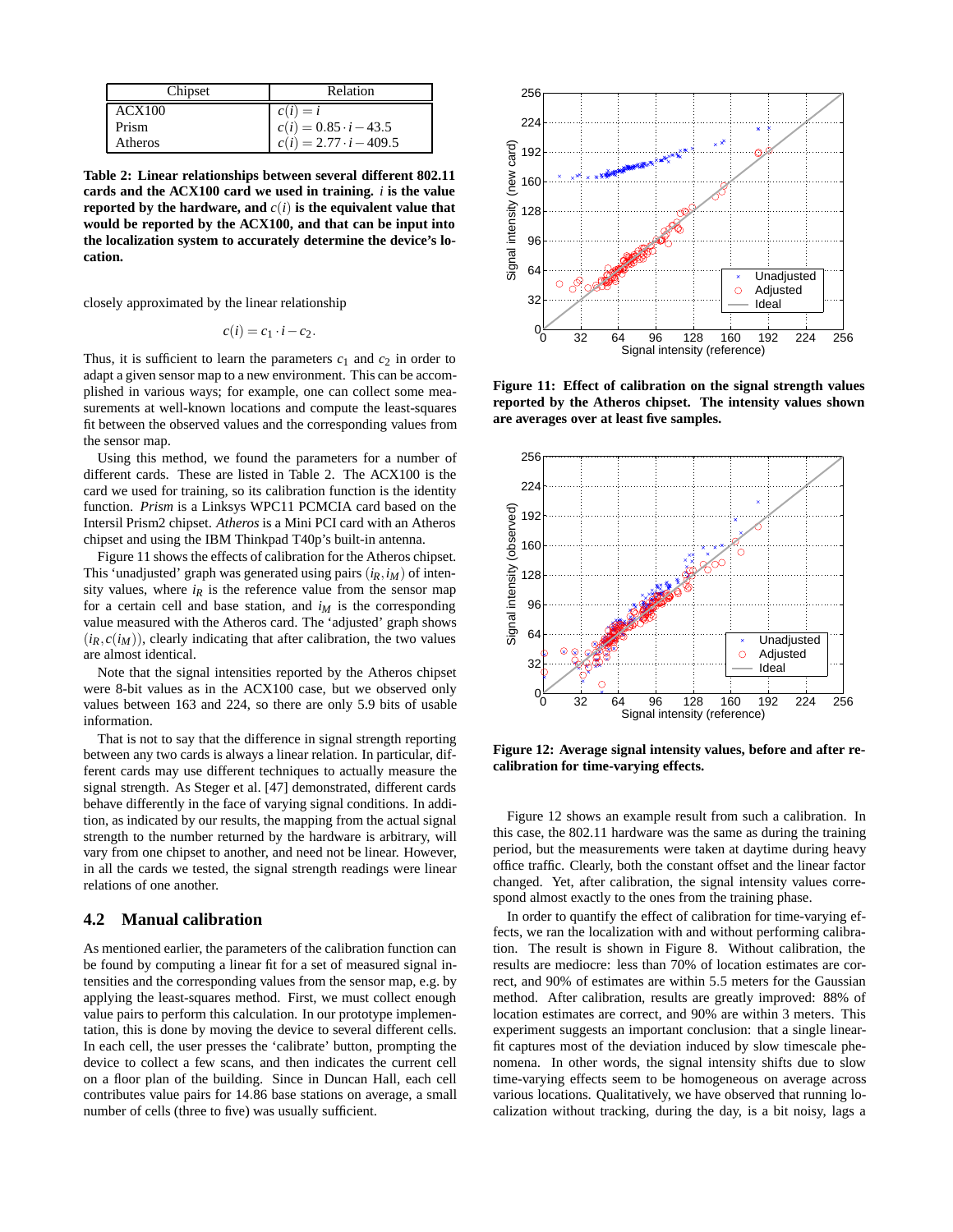bit, and is prone to localizing into the room adjacent to the user. Once we run the calibration in three or four cells, the localization is extremely stable and very rarely makes mistakes.

## **4.3 Quasi-automatic calibration**

Manual calibration is clearly effective, but has the disadvantage of requiring the user to specify the current cell. Surprisingly, however, calibration can be performed without this information and using *only* a set of scans from several different – but unknown – cells.

Our second calibration method takes advantage of the fact that the observation space is both sparse and non-linear, so there is almost never a linear mapping between observations from different cells. Hence, when an incorrect calibration function is used, the calibrated intensity values do not match any reference values from the sensor map, and the confidence value η produced by Markov localization (see Section 2.2.1) is low for all cells; it is high only if *both* the calibration function and the cell are correct. Therefore, the parameters  $c_1$  and  $c_2$  can be learned by attempting Markov localization and by choosing values such that the confidence  $\eta$  is maximized.

#### **4.4 Automatic calibration**

Although the quasi-automatic method involves less user interaction than the manual method, it still requires the user to press a 'calibrate' button from time to time. However, in order to obtain optimum performance, the user will have to recalibrate several times over the course of the day, which is cumbersome and, in the case of manual calibration, requires a certain familiarity with the building. It would be clearly preferable to have an entirely hands-off solution.

Toward this end, we have been investigating the problem of running localization, tracking, and calibration simultaneously. Our initial results are promising but do not yet match the results we have seen with supervised calibration for online localization and tracking. The basic technique we have been considering uses a history of recent observations as a training sample to construct an estimate of the calibration parameters that are then used to process future data. This algorithm runs in parallel with the localization process. We use an expectation-maximization algorithm (E-M) [52] that computes a fixed-point, iterating between inferring a sequence of location estimates from the history and then choosing  $c_1$ ,  $c_2$  to maximize the probability of these estimates occurring. The observations and estimates are stored in a sliding window of between 10 and 45 seconds.

Our current implementation of simultaneous localization and calibration seems about as good as supervised calibration for static localization problems. In the tracking implementation, we have observed that the tracker is a bit sluggish and prone to place the user in adjacent rooms. Also, it seems to occasionally get stuck with a bad hypothesis that stays until the sliding window fills with new data. If the size of the sliding window is decreased then the tracker lags.

Another possible approach that we believe may be attractive is a Monte Carlo (particle filter) approach [18, 53] that maintains a set of *c*1,*c*<sup>2</sup> hypotheses and gathers data to determine which hypothesis should be used. Where our current approach only maintains one hypothesis at a time, this approach would simultaneously try a large number of hypotheses, preventing the system from getting stuck with a local maximum and thereby missing globally optimal settings. In this framework, the confidence values from the localizer (η) could be used to discriminate between two hypotheses. Our experiments and data analysis suggest that solving the problem of making a simultaneous localizer and calibrator is tractable.

## **5. DISCUSSION**

#### **5.1 Why a Gaussian fit?**

Our most striking departure from previous work is that the most successful systems in the literature have used the entire signal intensity histogram. On the other hand, we have chosen to fit the sensor map data to Gaussian distributions. We chose this course for several reasons.

First, fitting the data to a Gaussian only requires storing two numbers for each base station and cell. Keeping the entire histogram requires at least 30 times as much storage. This reduction increases the speed and reduces the memory requirements for localization, making it more suitable for low-power embedded devices that may not have the resources of a modern laptop computer.

Furthermore, fitting to a Gaussian also provides some robustness benefits to our system. The Gaussian method tends to provide roughly the same accuracy of localizations for half the training effort (see Section 2.4.2). One reason for this is that if the entire histogram is used, the training might capture minor modes that are a result of time varying phenomena and might miss other minor modes not present in the training set. These minor modes will be covered by the normal distribution curve to which the data is fit in the Gaussian method. Also, previous histogram-based systems required taking as many as 500 scans to train each point. This would make it impractical to build a sensor map as large as the one we built without a significantly longer training time.

# **5.2 Choosing a training set size**

Although most of our localization results are based on training sets with 90 elements, we determined that for our building, taking a 60 second training set (around 37 elements) was adequate for accurate localization in most of our building (see Section 2.4.2). The point of diminishing returns, in terms of accurately capturing the sensor map, seems to begin around 35 samples per point (see Figure 4). Of course this is a minimum; having additional training data can only help.

The optimal number of training points depends on a number of factors, including building geometry, base station density, and building usage. Although Duncan Hall has unusual geometry, the base station density is high; there are rarely fewer than five base stations in range, even in the corners of the building. Buildings with fewer base stations, lower base station density, or more opaque construction materials, would likely need larger training sets.

Buildings with interesting geometry, such as large open areas, tend to dilute differences in signal intensity, and require more training data. As the sensor map in Figure 1 shows, hallways tend to channel signals such that signal intensity drops at a regular rate going down a hallway. Large open areas tend to disperse signal, leading to much less distinction among cells.

To adequately measure signal maps in other buildings, experimentation may be necessary to determine the ideal set size. For our own building, we started by first collecting training data in a small region of the building. By observing the mean and standard deviations of this data, we could estimate how many samples were necessary for the system to converge. In our own case, we observed that, with 25 scans, the variation of the mean dropped below 2. For experimental purposes, we captured significantly more than 25 scans per cell to help verify our results.

It would be possible to encode the above technique into the training system. When the mean and standard deviation stabilize to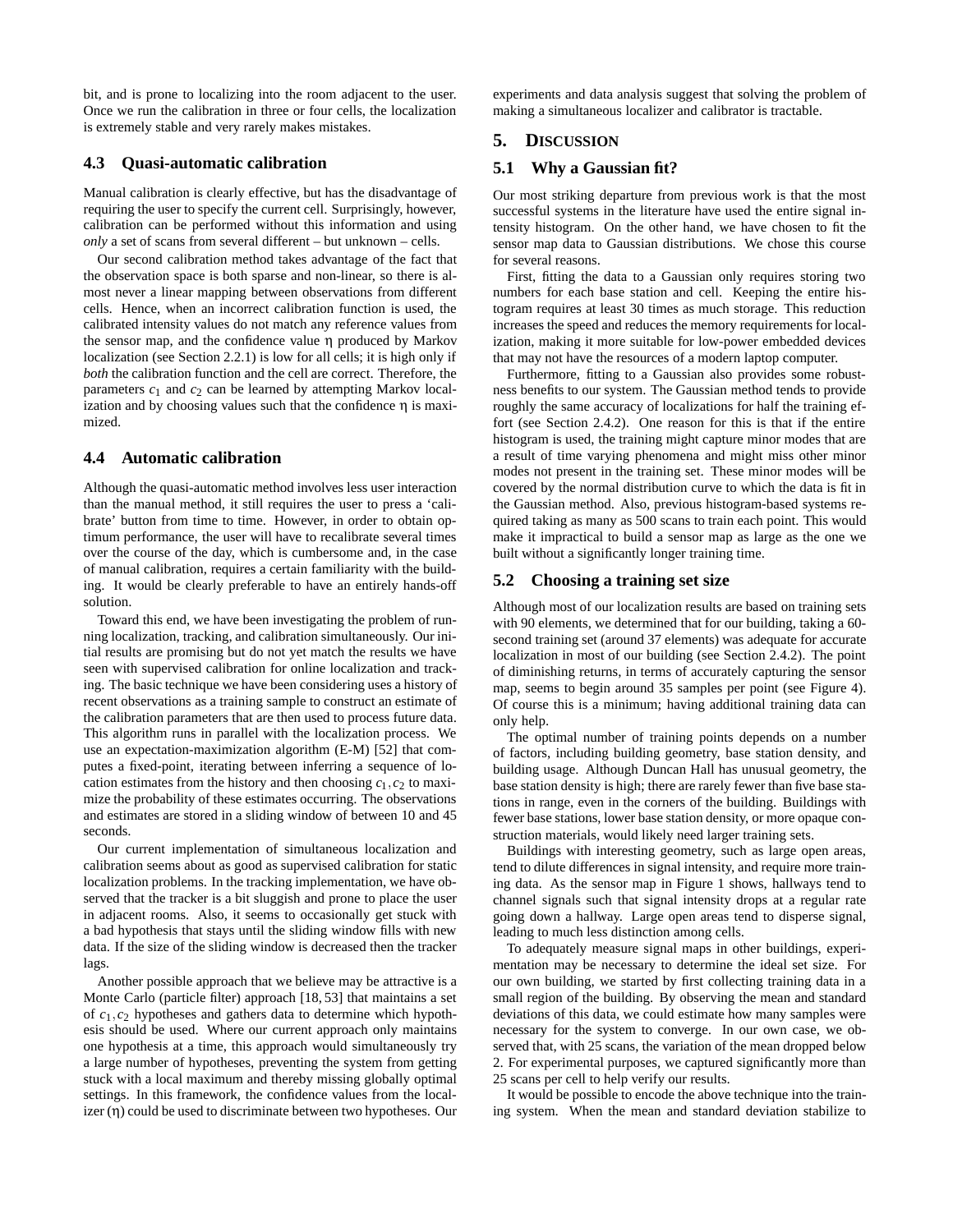within a specified threshold, we can conclude that we have collected enough training data to accurately describe a cell. This check could be run in real-time.

# **5.3 Changes to the infrastructure**

In this paper, we implicitly assumed that the sensor map accurately reflects the signal intensities throughout the building. However, this is only true as long as there are no fundamental changes in the environment, such as base station failures or major reconfigurations. While changes of this type are infrequent in practice, they may affect localization accuracy where they do occur.

If an individual base station fails, it does not respond to probe requests any more and thus changes the observations made from the surrounding cells. However, because our method only uses positive observations, i.e., probe responses actually received, the only effect this has on the localizer is that there is less information available, reducing accuracy and convergence speed. As long as enough other base stations are in range, the effect should be small (see Section 2.4.3).

Moving an existing base station requires the cells surrounding the old and the new position to be re-trained. However, since base stations are typically wall-mounted and require power and a network connection, they cannot be moved easily, so changes of this type should be very rare.

The appearance of transient base stations does not affect localization because the localizer can easily determine the set of acceptable stations from the signal map and ignore unknown stations. If a permanent station is added after the training phase, it can be used to improve accuracy by re-training the cells from which it is visible.

Some base stations choose their channels dynamically; thus, a major failure such as a power outage may cause the channel assignment to change. This actually happened once during our experiments, when a maintenance event required the entire building to be taken off-line. Although the base stations operated on different channels afterwards, we did not observe a significant change in accuracy.

# **5.4 Passive localization**

Passive localization refers to localization in which the mobile device being localized is a passive participant in the localization process. While the device must be transmitting data to be tracked, it is not explicitly performing any part of the localization algorithm, and need not be aware that it is being tracked. Since signal propagation is a reversible operation, the same sensor map data should, after calibration, allow someone with access to enough receivers to track any transmitting device. While we've performed some experiments that tend to validate this, more experimentation is in order.

The most obvious application of passive localization is for locating an intruder on an 802.11 wireless network. Tao et al. [48] performed a study of this issue. Two problems they overcame were differences in hardware and differences in transmission power. Since both of these were fixed by mapping received signal intensity to the training set via a linear relation, the calibration technique we discuss in Section 4 should allow us to account for both of these variations. A promising avenue of future work is applying simultaneous localization and calibration (see Section 4.4) to automatically account for variations in hardware, movement, and transmission power manipulation on the part of the intruder.

Finally, more ambitious intruders might attack in coalitions, jointly transmitting packets using the same hardware address. This would make the attacker appear to be jumping all over the map. We believe clustering algorithms may be able to adequately determine the number of attackers and separately localize each one.

There are of course privacy implications to being able to track any arbitrary device on an 802.11 network. Anyone who has physical access to a building can deploy an ad hoc network of snoopers and track every device in the building, with or without the approval of the building's management. The only solution is to realize that, by transmitting a packet on an 802.11 network, a mobile agent is effectively revealing its location to motivated adversaries.

# **6. CONCLUSION**

In this paper, we presented a practical robust scheme for localization over the entirety of an 802.11 network deployed within a multi-story office building. We have shown that the use of a topological model can dramatically reduce the time required to train the localizer, while the resulting accuracy is still sufficient for many location-aware applications. We used a Gaussian fit sensor model, which is more robust and requires less training compared to sensor models that use the full histogram of signal strengths. Finally we developed a technique by which the training data can be adapted for use with totally different receiver hardware, and under different conditions than during the training phase.

To evaluate our localization technique, we have developed a methodology which makes use of excess training data to determine raw localization performance. We deployed our system in a large office building on the Rice University campus. In our experiments, we experienced both good overall performance and excellent robustness; in the rare event that an incorrect position estimate was generated, it was almost always to an adjacent cell. We also discovered how different variables, including training set size, sample size, base station density, and time of day affect localization accuracy.

Our system is ready to be made available right now in our office building for people who want to use location-aware applications on top of it, and it could be made available in the near future for deployment (after a brief training phase) in any building with an 802.11 network installed.

# **7. ACKNOWLEDGEMENTS**

This paper has benefited considerably from the comments of the anonymous MobiCom reviewers and our shepherds, Per Gunningberg and Farooq Anjum. We would like to thank Kostas Bekris, Guillaume Marceau, and Ping Tao for contributions to earlier versions of this work. In addition, thanks to Joseph Cavallaro, Ashutosh Sabharwal, and Patrick Frantz for their insight into how wireless network cards measure signal strength. Finally, thanks to all the residents of Duncan Hall for their cooperation in our experiment, and the department chair, Keith Cooper, for trusting us with his master key.

Andreas Haeberlen is partly supported by NSF ANI-0338856 and by a fellowship from Rice University. Andrew M. Ladd is partly supported by NSF 0308237 and a FCAR Fellowship. Algis Rudys and Dan S. Wallach are supported by generous gifts from Microsoft and Schlumberger. Lydia E. Kavraki is partly supported by NSF 0308237 and a Sloan Fellowship.

# **8. REFERENCES**

[1] G. Abowd, K. Lyons, and K. Scott. The Rhino project, Aug. 1998. http://www.cc.gatech.edu/fce/uvid/ rhino.html.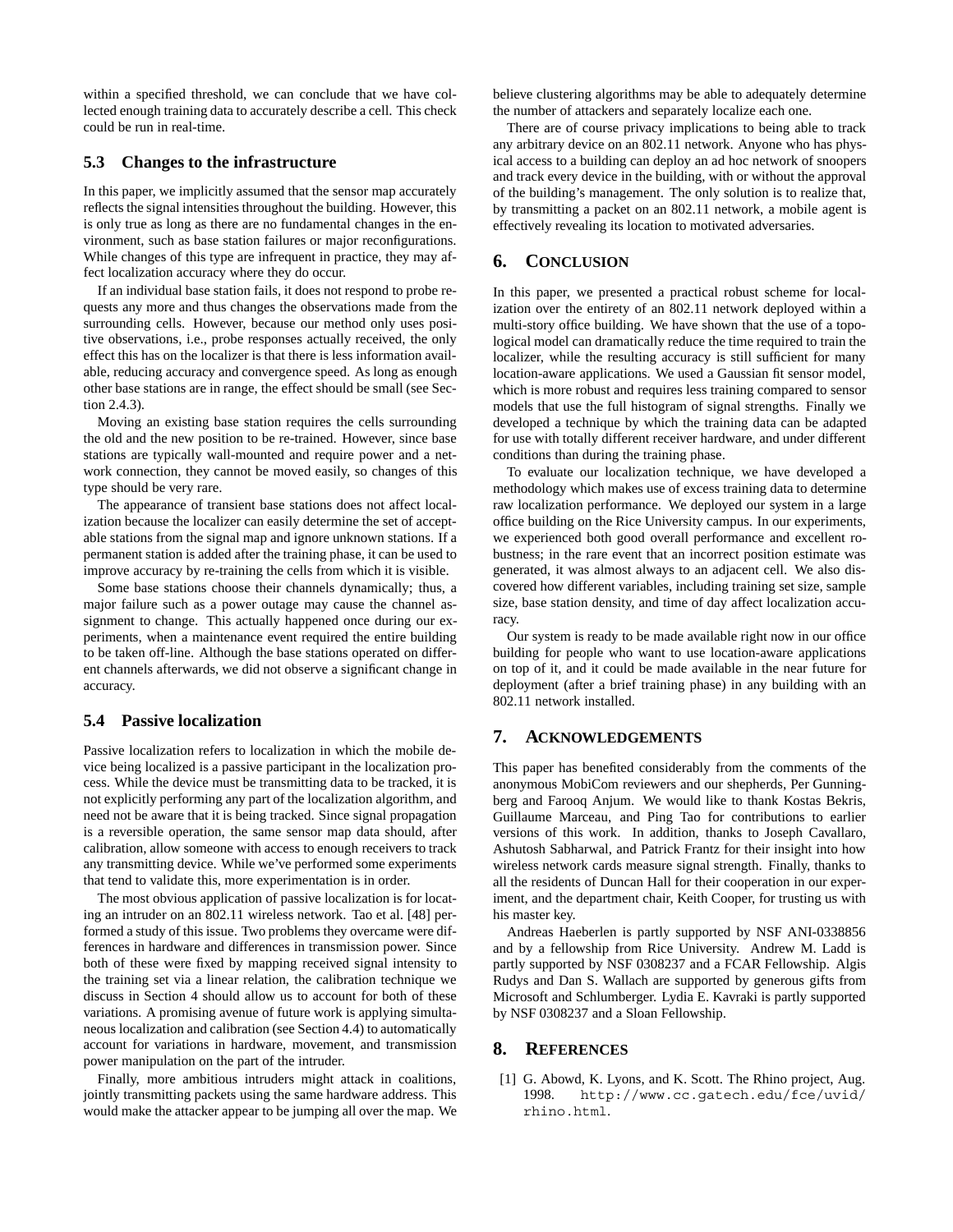- [2] G. D. Abowd, C. G. Atkeson, J. Hong, S. Long, R. Kooper, and M. Pinkerton. Cyberguide: a mobile context-aware tour guide. *Wireless Networks*, 3(5):421–433, Oct. 1997.
- [3] The ACX100/ACX111 wireless network driver project. http://acx100.sourceforge.net.
- [4] P. Bahl and V. N. Padmanabhan. Enhancements to the RADAR user location and tracking system. Technical Report MSR-TR-2000-12, Microsoft Research, Feb. 2000.
- [5] P. Bahl and V. N. Padmanabhan. RADAR: An in-building RFbased user location and tracking system. In *Proceedings of the Nineteenth Annual Joint Conference of the IEEE Computer and Communications Societies (INFOCOM)*, volume 2, pages 775–784, Tel Aviv, Israel, Mar. 2000.
- [6] B. Brumitt, B. Meyers, J. Krumm, A. Kern, and S. Shafer. EasyLiving: Technologies for intelligent environments. In *Proceedings of the 2nd International Symposium on Handheld and Ubiquitous Computing*, Bristol, UK, Sept. 2000.
- [7] N. Bulusu, J. Heidemann, and D. Estrin. GPS-less low-cost outdoor localization for very small devices. *IEEE Personal Communications Magazine*, 7(5):28–34, Oct. 2000.
- [8] W. Burgard, A. Cremers, D. Fox, D. Hahnel, G. Lakemeyer, D. Schulz, W. Steiner, and S. Thrun. The interactive museum tour-guide robot. In *Proceedings of the Fifteenth National Conference on Artificial Intelligence (AAAI)*, Madison, WI, July 1998.
- [9] P. Castro, P. Chiu, T. Kremenek, and R. R. Muntz. A probabilistic room location service for wireless networked environments. In *Proceedings of the Third International Conference on Ubiquitous Computing (Ubicomp)*, Atlanta, GA, Sept. 2001.
- [10] G. Chen and D. Kotz. A survey of context-aware mobile computing research. Technical Report TR-2000-381, Department of Computer Science, Dartmouth College, Nov. 2000.
- [11] H. Choset and K. Nagatani. Topological simultaneous localization and mapping (SLAM): Toward exact localization without explicit localization. *IEEE Transactions on Robotics and Automation*, 17(2):125–137, Apr. 2001.
- [12] I. Cox. Blanche An experiment in guidance and navigation of an autonomous robot vehicle. *IEEE Transactions on Robotics and Automation*, 7(2):193–204, 1991.
- [13] A. K. Dey and G. D. Abowd. Cybreminder: A context-aware system for supporting reminders. In *Proceedings of the Second International Symposium on Handheld and Ubiquitous Computing*, Bristol, UK, Sept. 2000.
- [14] A. K. Dey, G. D. Abowd, and D. Salber. A context-based infrastructure for smart environments. In *Proceedings of the First International Workshop on Managing Interactions in Smart Environments*, Dublin, Ireland, Dec. 1999.
- [15] G. Dudek and M. Jenkin. *Computational Principles of Mobile Robotics*. Cambridge University Press, Cambridge, UK, 2000.
- [16] Ekahau, Inc. website. http://www.ekahau.com/.
- [17] Federal Communications Commission Report and Order 96-264: Revision of the commission's rules to ensure compatibility with Enhanced 911 emergency calling systems, July 1996. http://www.fcc.gov/Bureaus/Wireless/ Orders/1996/fcc96264.txt.
- [18] D. Fox, W. Burgard, F. Dellaert, and S. Thrun. Monte Carlo localization: Efficient position estimation for mobile robots. In *Proc. of the Sixteenth National Conference on Artificial Intelligence (AAAI-99)*, pages 343–349, Orlando, Florida, 1999.
- [19] D. Fox, W. Burgard, and S. Thrun. Markov localization for mobile robots in dynamic environments. *Journal of Artificial Intelligence Research, (JAIR)*, 11:391–427, Nov. 1999.
- [20] Y. Gwon, R. Jain, and T. Kawahara. Robust indoor location estimation of stationary and mobile users. In *Proceedings The 23rd Conference of the IEEE Communications Society (IN-FOCOM)*, Hong Kong, Mar. 2004.
- [21] T. He, C. Huang, B. M. Blum, J. A. Stankovic, and T. Abdelzaher. Range-free localization schemes for large scale sensor networks. In *Proceedings of the Ninth Annual International Conference on Mobile Computing and Networking (MOBICOM)*, San Diego, CA, Sept. 2003.
- [22] J. Hightower and G. Borriello. Location systems for ubiquitous computing. *IEEE Computer*, 34(8):57–66, Aug. 2001.
- [23] J. Hightower, R. Want, and G. Borriello. SpotON: An indoor 3D location sensing technology based on RF signal strength. Technical Report UW CSE 00-02-02, Department of Computer Science and Engineering, University of Washington, Seattle, WA, Feb. 2000.
- [24] J. Hill, R. Szewczyk, A. Woo, S. Hollar, D. Culler, and K. Pister. System architecture directions for networked sensors. In *Proceedings of the Ninth International Conference on Architectural Support for Programming Languages and Operating Systems (ASPLOS-IX)*, Cambridge, MA, Nov. 2000.
- [25] L. Hu and D. Evans. Localization for mobile sensor networks. In *Proceedings of the Tenth Annual International Conference on Mobile Computing and Networking (MOBICOM)*, Philadelphia, PA, Sept. 2004.
- [26] Institute of Electrical and Electronics Engineers, Inc. *ANSI/IEEE Standard 802.11: Wireless LAN Medium Access Control (MAC) and Physical Layer (PHY) Specifications*, 1999.
- [27] C. Intanagonwiwat, R. Govindan, and D. Estrin. Directed diffusion: a scalable and robust communication paradigm for sensor networks. In *Proceedings of the Sixth Annual International Conference on Mobile Computing and Networking (MOBICOM)*, Boston, MA, Aug. 2000.
- [28] J. Krumm, S. Harris, B. Meyers, B. Brumitt, M. Hale, and S. Shafer. Multi-camera multi-person tracking for EasyLiving. In *Third IEEE International Workshop on Visual Surveillance*, Dublin, Ireland, July 2000.
- [29] J. Krumm and J. Platt. Minimizing calibration effort for an indoor 802.11 device location measurement system. Technical Report MSR-TR-2003-82, Microsoft Research, Seattle, WA, Nov. 2003.
- [30] B. Kuipers and Y.-T. Byun. A robot exploration and mapping strategy based on a semantic hierarchy of spatial representations. *Journal of Robotics and Autonomous Systems*, 8(1– 2):47–63, Nov. 1991.
- [31] A. M. Ladd, K. E. Bekris, A. Rudys, G. Marceau, L. E. Kavraki, and D. S. Wallach. Robotics-based location sensing using wireless Ethernet. In *Proceedings of the Eighth Annual International Conference on Mobile Computing and Networking (MOBICOM)*, Atlanta, GA, Sept. 2002.
- [32] S. Lenser and M. Veloso. Sensor resetting localization for poorly modelled mobile robots. In *Proceedings of ICRA-2000, The International Conference on Robotics and Automation*, Detroit, MI, Apr. 2000.
- [33] T. Liu, P. Bahl, and I. Chlamtac. Mobility modeling, location tracking, and trajectory prediction in wireless ATM networks. *IEEE Journal on Selected Areas in Communications*, 16(6):922–936, Aug. 1998.